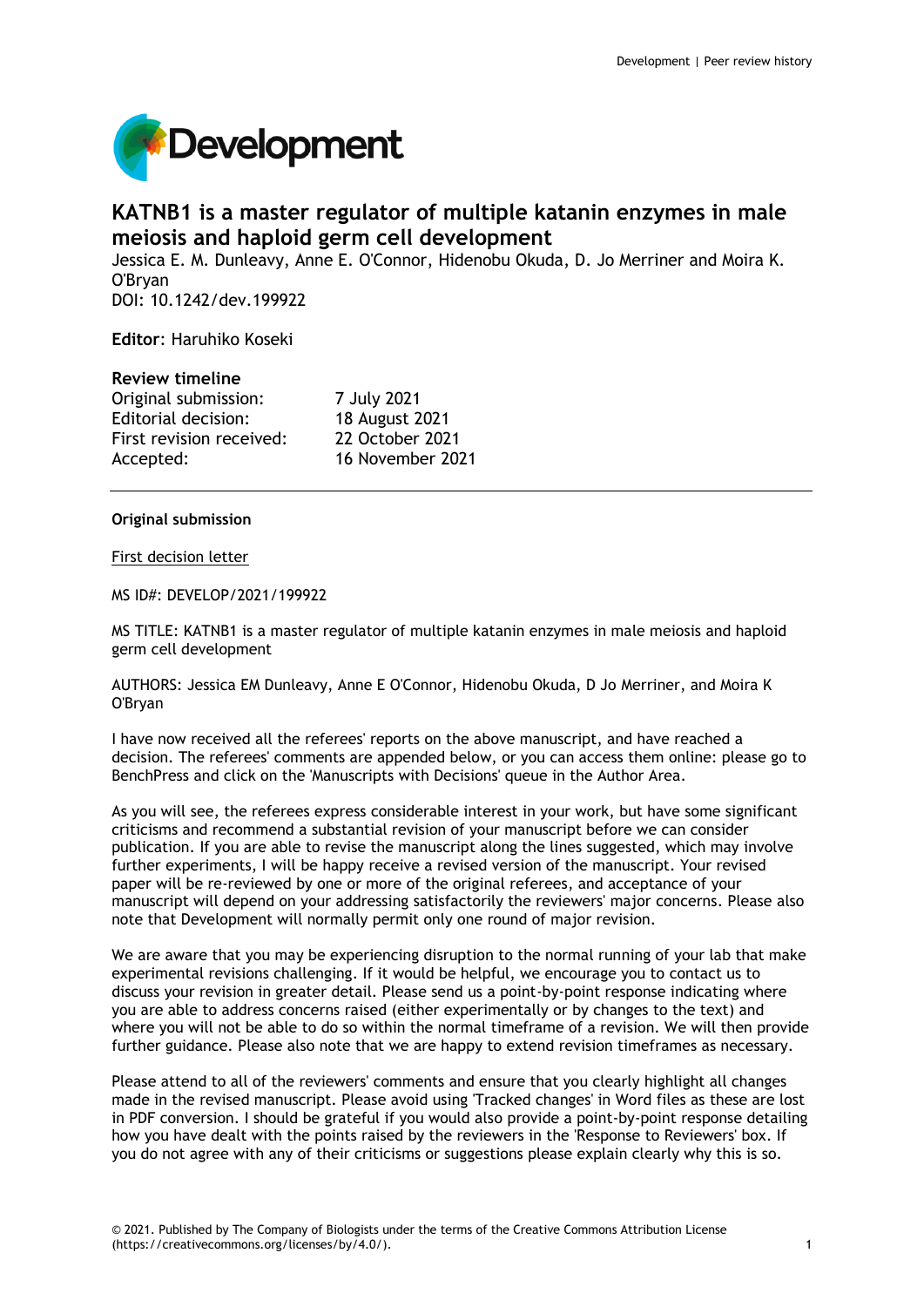# Reviewer 1

## *Advance summary and potential significance to field*

Katanin is microtubule severing enzyme, that consists of KATNA and KATNB subunits. The authors examined the impact of loss of katanin regulatory B-subunit KATNB1 function in spermatogenesis. They generated mouse lines with a different combinations of Katnb1 allele using Katnb1Taily, that was previously established by the authors, and Katnb1GCKO, that was newly generated by germ cell specific Stra8-Cre mediated deletion. The authors compared the spermatogenic phenotypes in Katnb1Taily/ Taily Katnb1Taily/KO and Katnb1GCKO/GCKO testes. They demonstrated that KATNB1 is the master regulator of all katanin enzymatic A-subunits during mouse spermatogenesis and is required to maintain stability of katanin A-subunit by forming complex. They showed complete loss of KATNB1 from germ cells resulted in defects in sperm production, suggesting multiple spermatogenesis functions for KATNB1, including meiosis, acrosome formation, sperm tail assembly, sperm nuclear remodeling and seminiferous epithelium integrity. Their study highlights role of KATNB1 in key microtubule-based structures during spermatogenesis. Overall, the manuscript provides new insights on KATNB1-mediated multiple functions in male germ cells with comprehensive data showing multiple phenotypes in the in Katnb1Taily/ Taily, Katnb1Taily/KO and Katnb1GCKO/GCKO testes. Especially, analyses of spermiogenesis are comprehensive and data rich, and well written. Although this study is interesting in the field, several minor concerns listed below should be properly addressed before it can be considered for publication.

## *Comments for the author*

Katanin is microtubule severing enzyme, that consists of KATNA and KATNB subunits. The authors examined the impact of loss of katanin regulatory B-subunit KATNB1 function in spermatogenesis. They generated mouse lines with a different combinations of Katnb1 allele using Katnb1Taily, that was previously established by the authors, and Katnb1GCKO, that was newly generated by germ cell specific Stra8-Cre mediated deletion. The authors compared the spermatogenic phenotypes in Katnb1Taily/ Taily Katnb1Taily/KO and Katnb1GCKO/GCKO testes. They demonstrated that KATNB1 is the master regulator of all katanin enzymatic A-subunits during mouse spermatogenesis and is required to maintain stability of katanin A-subunit by forming complex. They showed complete loss of KATNB1 from germ cells resulted in defects in sperm production, suggesting multiple spermatogenesis functions for KATNB1, including meiosis, acrosome formation, sperm tail assembly, sperm nuclear remodeling and seminiferous epithelium integrity. Their study highlights role of KATNB1 in key microtubule-based structures during spermatogenesis. Overall, the manuscript provides new insights on KATNB1-mediated multiple functions in male germ cells with comprehensive data showing multiple phenotypes in the in Katnb1Taily/ Taily, Katnb1Taily/KO and Katnb1GCKO/GCKO testes. Especially, analyses of spermiogenesis are comprehensive and data rich, and well written. Although this study is interesting in the field, several minor concerns listed below should be properly addressed before it can be considered for publication.

# **Comments**

Fig1 Please indicate the age of male mice from which testes were isolated.

Line112-116 The author state that loss of KATNB1 resulted in destabilization of all the A-subunits, leading to the idea that KATNB1 is required for stability of different A-subunits KATNA, -KATNAL1, - KATNAL2. The authors should show by immunoprecipitation of KATNB1 from testes extracts to see whether KATNB1 forms different complexes with KATNA, -KATNAL1, -KATNAL2.

Line128-129 Please label the meiotic prophase stage of spermatocytes and the seminiferous tubule stage in Fig2D and Fig S2B.

## Line149-150,

The author state that KATNB1 is required to maintain the patency of cytoplasmic bridges between germ cells, germ-Sertoli cell adhesion and potentially the blood-testis-barrier. This is not supported from the data in Fig2 and highly speculative. They should show the evidence by electron microscopy or immunostaining.

Line 210 S4A should be S3A.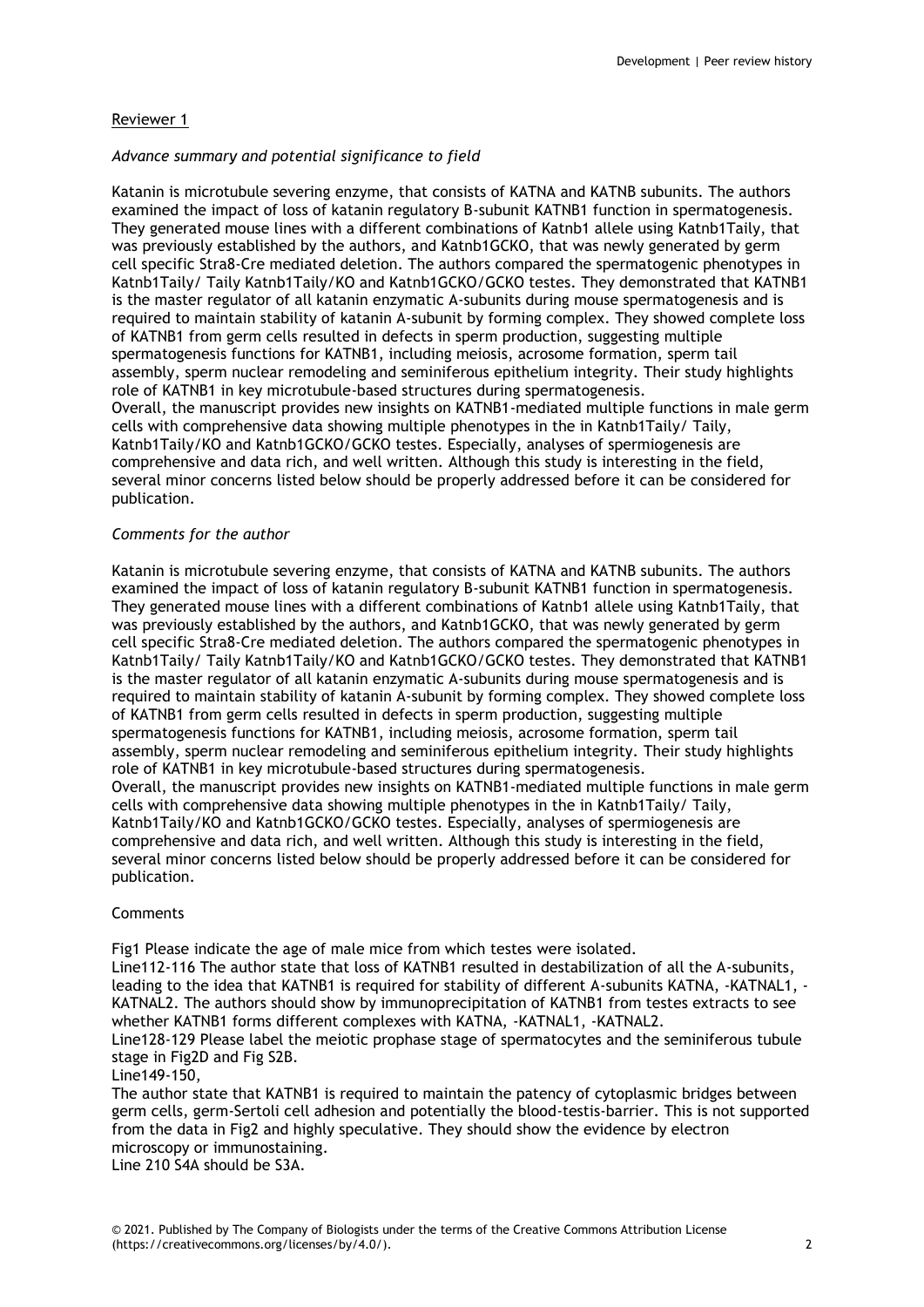Fig4 The authors demonstrated KATNB1-KATNA, -KATNAL1, -KATNAL2 interactions by PLA and assessed proximity of those complexes to MT. The authors state that those complexes are abundant in prophase and declined gradually in the following Meta I and Ana I. However, this data lacks quantification. The authors should show quantification of PLA dots at each stage. Line 233-235 The authors state that during prometaphase, metaphase and anaphase, KATNB1 localised to kinetochore astral and interpolar spindle fibres. I agree KATNB1 localized along spindle fibres , but it is not clear whether KATNB1 well localized to kinetochores. Please show colocalization of KATNB1 with kinetochore protein marker by IF.

Line 241 The authors state that KATNB1 foci remained localised to the midbody MTs (Fig4D). However, it is not clear whether this KATNB1 immunostaining is significant, since high background is observed. Please show co-immunostaining of KATNB1 and midbody marker. FigS7 Please label which bands are KATNB, KATNA1 and KATNAL1.

## Reviewer 2

## *Advance summary and potential significance to field*

This study investigated the fucntion of KATNB1 in male germ cell development using three different mouse models with a graded series of loss-of-function (LOF) mutations. The results demonstrated that KATNB1 played multiple function in germ cell development. This study provide the information for better understanding microtubule severing in germ cell development.

#### *Comments for the author*

In this manuscript, Jessica EM Dunleavy and colleagues investigated the functions of KATNB1 in mouse spermatogenesis. They used three different mouse models with a graded series of loss-offunction (LOF) mutations. They found that complete loss of KATNB1 in germ cells is incompatible with sperm production.

This study revealed that loss of KATNB1 caused multiple defects in spermatogenesis, including defect in meiosis, acrosome formation, sperm tail assembly, and regulating both the Sertoli and germ cell cytoskeletons during sperm nuclear remodelling and in maintaining seminiferous epithelium integrity.

They concluded that katanins are able to differentially regulate almost all key microtubule-based structures during mammalian male germ cell development.

Generally, the results in this study are very preliminary. The authors only described the phenotype of KATNB1 ko mice and lack of mechanism study. Some conclusions are overstated.

#### Specific comments:

1, In this study, the authors used three different mouse models.

Katnb1Taily/Taily, Katnb1 Taily/KO, and Katnb1KO/KO mice. It is very confusing.

2, This study only described the phenotype of KATNB1 ko mice. More detailed mechanistic studies are necessary to strengthen the conclusion.

3, Multiple defects of germ cell development were observed in KATNB1 ko mice.

However, whether the defects of spermiogenesis is a consequence of abnormal development of germ cell at early stage. This need to clarify.

4, The author claimed that KATNB1 also played role in Sertoli cells. However, no direct evidence to support this conclusion. Sertoli cell specific cre mice need to be used to investigate the function of KATNB1 in Sertoli cells.

5, The number of sperm was decreased in all three mouse models, whether these mice are infertile. The results of fertility test are not presented in this study.

## Reviewer 3

## *Advance summary and potential significance to field*

The paper by Dunleavy et al., entitled 'KATNB1 is a master regulator of multiple katanin enzymes to male meiosis and haploid germ cell development' clarifies the phenotypes of KATNB1 deficiency that include reduced spermatogenic output, meiotic abnormalities such as misaligned metaphase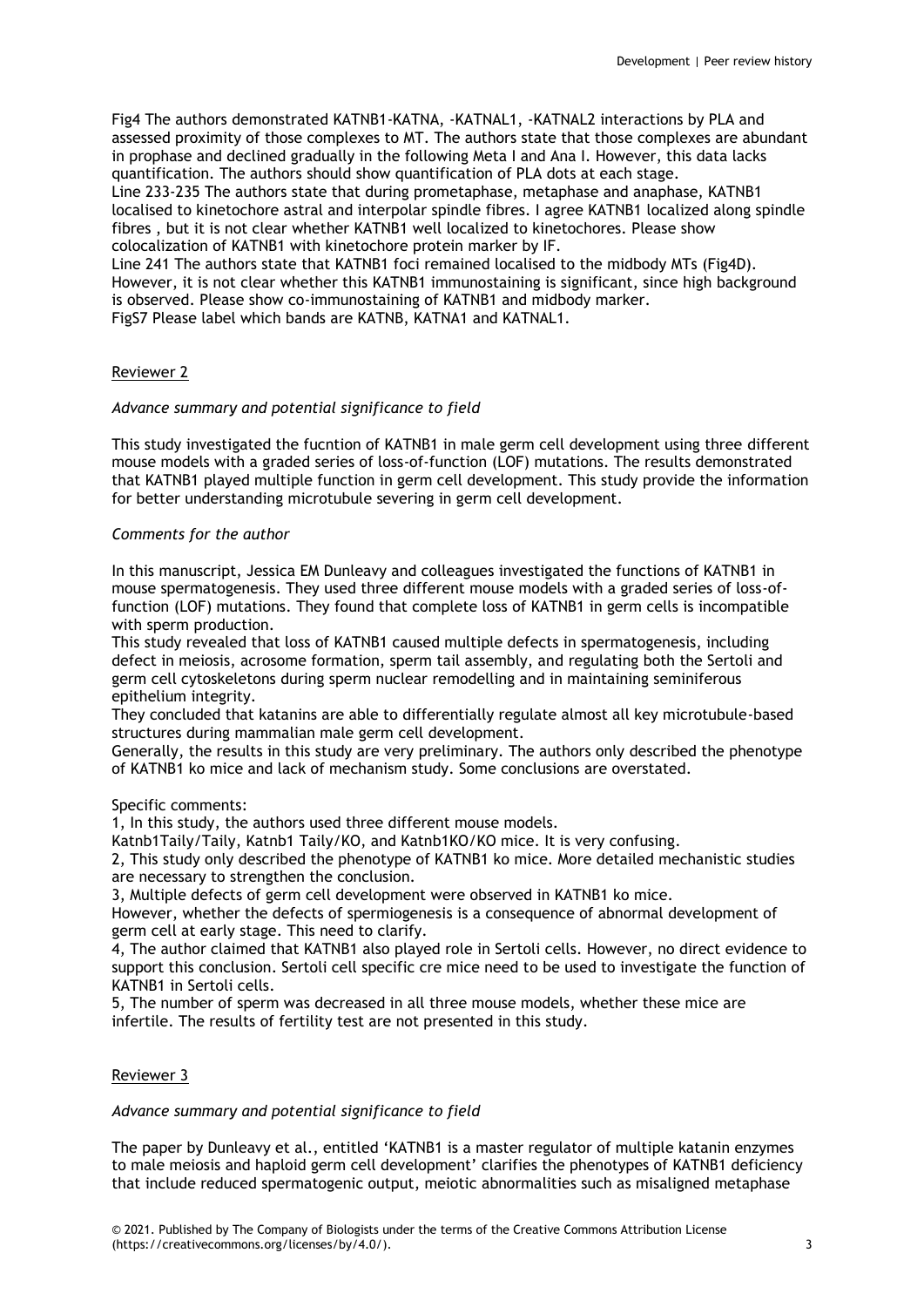chromosomes and abnormal spindle architecture, and spermiogenesis phenotypes with sperm tail defects and manchette-related failures.

KATNs are composed of catalytic (A subunit, p60) and regulatory (B subunit, p80) subunits and play a critical role in the remodeling of microtubule structures. There are three different A subunits, Katna1, Katnal1, and Katnal2, and two B subunits, Katnb1 and Katnbl1. The authors' group previously reported the phenotypes of the mutant mice of Katnb1 and Katnal2. The Katnb1 mutant mice carry an ENU-induced point mutation, called "the Taily mutation". The Taily mice are sterile due to abnormal morphology, poor motility, and low numbers of sperm. In this manuscript, they generated a mouse model exhibiting conditional knockout of Katnb1 in the male germline (Katnb1GCKO/GCKO).

They analyzed not only Katnb1 GCKO/GCKO but also Katnb1Taily/KO mice to observe the gene dosage-dependent phenotype. The authors deeply analyzed and described the phenotype of the mice at the light microscopic and the electron microscopic levels. The quality of their immunostaining, in situ PLA, and electron microscopic analyses is very high and the data are convincing. Novelty-wise, this study extends the knowledge of the Katnb1 function because the Taily mutant mice only showed partial effects of Katnb1 depletion, and all the current analyses have been done in vivo so that they are supposed to be observing close to what is happening in mice. Because the KATN family is one of the key microtubules severing proteins, this study is an important work and will attract broad interest.

## *Comments for the author*

## Concerns and suggestions

The KATNB1 reduction causes the loss of all three katanin A-subunits and there is little information about the knockout phenotype of Katna1 and Katnbl1 genes in the male germline. Therefore, the interpretation of the phenotype at the molecular aspect would be affected by the expression of the three catalytic subunits and the two regulatory subunits at each stage of male germ cell differentiation, and whether or not they can complement each other.

1. Please show expression profiles of all katanin A-subunits in germ cells from spermatogonia until elongated spermatids as well as in Sertoli and Leydig cells in supplemental information by using a graph or a table, which will help readers to understand the results better.

2. Katnal1 was shown to be dominantly expressed in Sertoli cells (Smith et al. 2012, PLoS genetics). Katnb1GCKO/GCKO mice should lose their alleles only in the germ cell lineage because the authors used Stra8-Cre. Why was almost all the KATNAL1 expression lost in the Katnb1 GCKO/GCKO mice? Is the expression of Katnal1 downregulated in Sertoli cells?

A similar question applies to KATNA1. Katna1 seems to be expressed ubiquitously in many cell types. Was the expression of KATNA1 in somatic cells, such as interstitial cells, blood and lymphatic cells, lost in the Katnb1 GCKO/GCKO mouse testis?

3. Are all three katanin A-subunits ubiquitinated if Katnb1 is abrogated in mice? It may be that the possible ubiquitinated protein can be detected in the Katnb1 GCKO/GCKO testes.

4. Katnb1KO/KO mice die in utero. Are there any phenotypes in tissues such as brain heart, lung or oviduct, in Katnb1Taily/KO mice, where microtubules participate in development and function?

# **First revision**

## Author response to reviewers' comments

## *Response to reviewers*

We thank the reviewers for the time and effort they have put into reviewing our manuscript. We appreciate their thoughtful insights enormously. We have addressed each comment below and where possible have added new data and additional analyses of existing data. We note however, that extensive experimental revisions were not possible due to the strict Melbourne COVID-19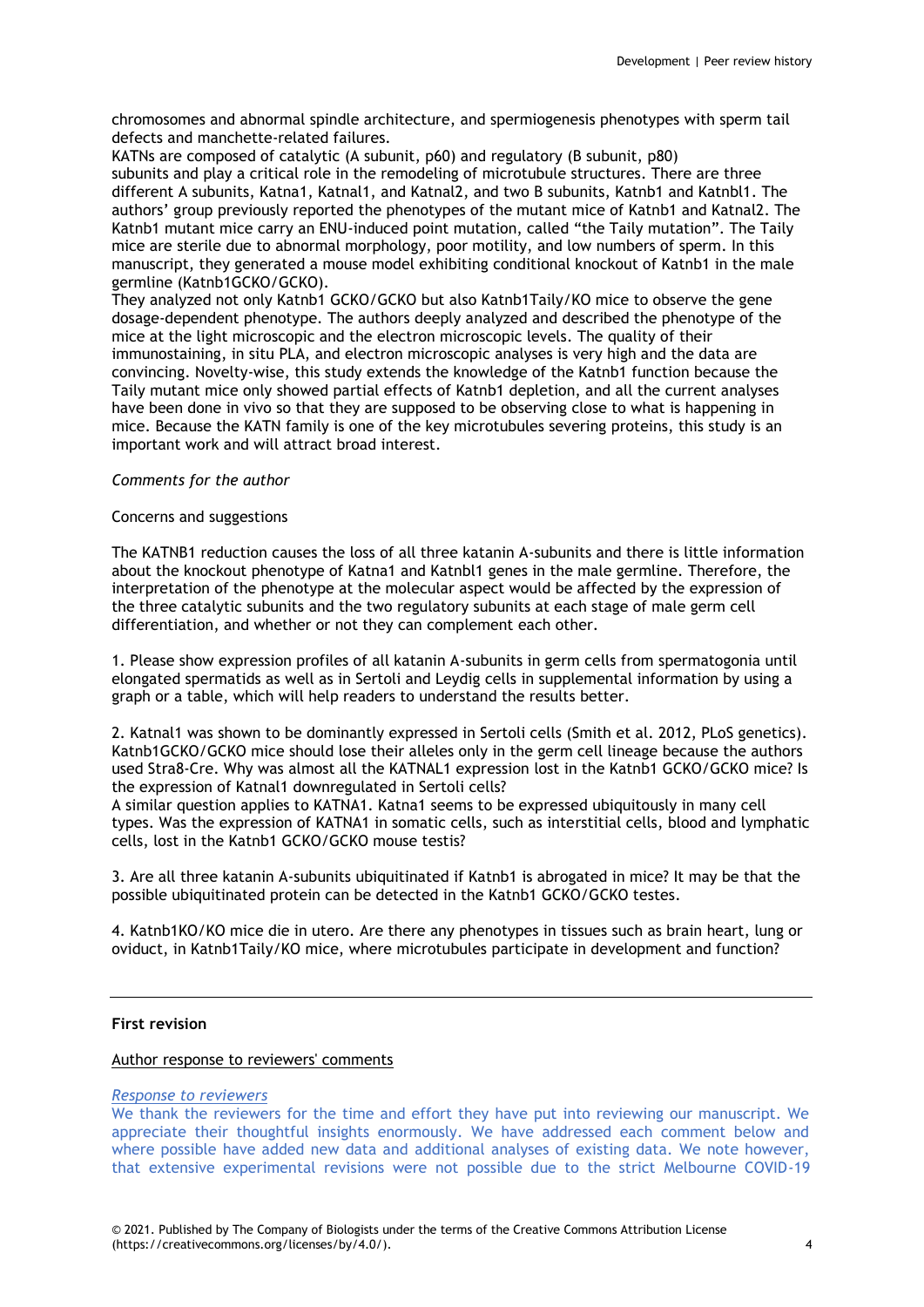lockdown that has been in place since August 5<sup>th</sup>, 2021. This lockdown has severely restricted our laboratory access. Moreover, over the past 18 months, such lockdowns (this is our sixth lockdown in Melbourne, with a total of 264 days in lockdown to date) have meant we have been forced to reduce the number and size of our mouse colonies. As such, experiments were restricted to those that involved the use of existing samples. Despite these restrictions, we feel the additions we have made have addressed the requests and significantly improved the manuscript. We trust that is now acceptable for publication in Development.

## **Reviewer 1**

*Advance Summary, Potential Significance to Field and Comments for the Author:* Katanin is microtubule severing enzyme, that consists of KATNA and KATNB subunits. The authors examined the impact of loss of katanin regulatory B-subunit KATNB1 function in spermatogenesis.They generated mouse lines with different combinations of *Katnb1* allele using *Katnb1Taily*, that was previously established by the authors, and *Katnb1GCKO*, that was newly generated by germ cell specific Stra8-Cre mediated deletion. The authors compared the spermatogenic phenotypes in *Katnb1Taily/Taily, Katnb1Taily/KO* and *Katnb1GCKO/GCKO* testes. They demonstrated that KATNB1 is the master regulator of all katanin enzymatic A-subunits during mouse spermatogenesis and is required to maintain stability of katanin A-subunit by forming complex. They showed complete loss of KATNB1 from germ cells resulted in defects in sperm production, suggesting multiple spermatogenesis functions for KATNB1, including meiosis, acrosome formation, sperm tail assembly, sperm nuclear remodelling and seminiferous epithelium integrity. Their study highlights roles of KATNB1 in key microtubule-based structures during spermatogenesis. Overall, the manuscript provides new insights on KATNB1-mediated multiple functions in male germ cells with comprehensive data showing multiple phenotypes in the in *Katnb1Taily/Taily , Katnb1Taily/KO* and *Katnb1GCKO/GCKO* testes. Especially, analyses of spermiogenesis are comprehensive and data rich and well written. Although this study is interesting in the field, several minor concerns listed below should be properly addressed before it can be considered for publication.

## *Specific comments*

1. Fig 1: Please indicate the age of male mice from which testes were isolated.

*Response:* we have updated the figure legend text accordingly.

2. Line112-116, The author state that loss of KATNB1 resulted in destabilization of all the Asubunits, leading to the idea that KATNB1 is required for stability of different A-subunits KATNA, -KATNAL1, -KATNAL2. The authors should show by immunoprecipitation of KATNB1 from testes extracts to see whether KATNB1 forms different complexes with KATNA, - KATNAL1, -KATNAL2.

*Response:* Respectfully, we feel that these additional experiments are unnecessary. KATNB1 has been shown to form complexes with each of KATNA1, KATNAL1 and KATNAL2 via immunoprecipitation across multiple cells types in multiple publications (e.g. (Cheung et al., 2016; Hartman et al., 1998; McNally et al., 2000; McNally & McNally, 2011; Mishra-Gorur et al., 2014; Rezabkova et al., 2017; Srayko et al., 2000), including for KATNB1-KATNAL2 in our own (Dunleavy et al., 2017)). Further, herein we show KATNB1 forms complexes with each of these subunits in spermatocytes via Duolink *in situ* proximity ligation assays, and that these complexes disappear in *Katnb1GCKO/GCKO* spermatocytes.

We have added text detailing these previous characterisations on lines 115-120 of the manuscript.

3. Line128-129, Please label the meiotic prophase stage of spermatocytes and the seminiferous tubule stage in Fig2D and Fig S2B.

*Response:* we have updated these figures accordingly (note Fig. S2B is now S3B). We note for the *Katnb1Taily/KO* and *Katnb1GCKO/GCKO* models due to the severity of the seminiferous tubule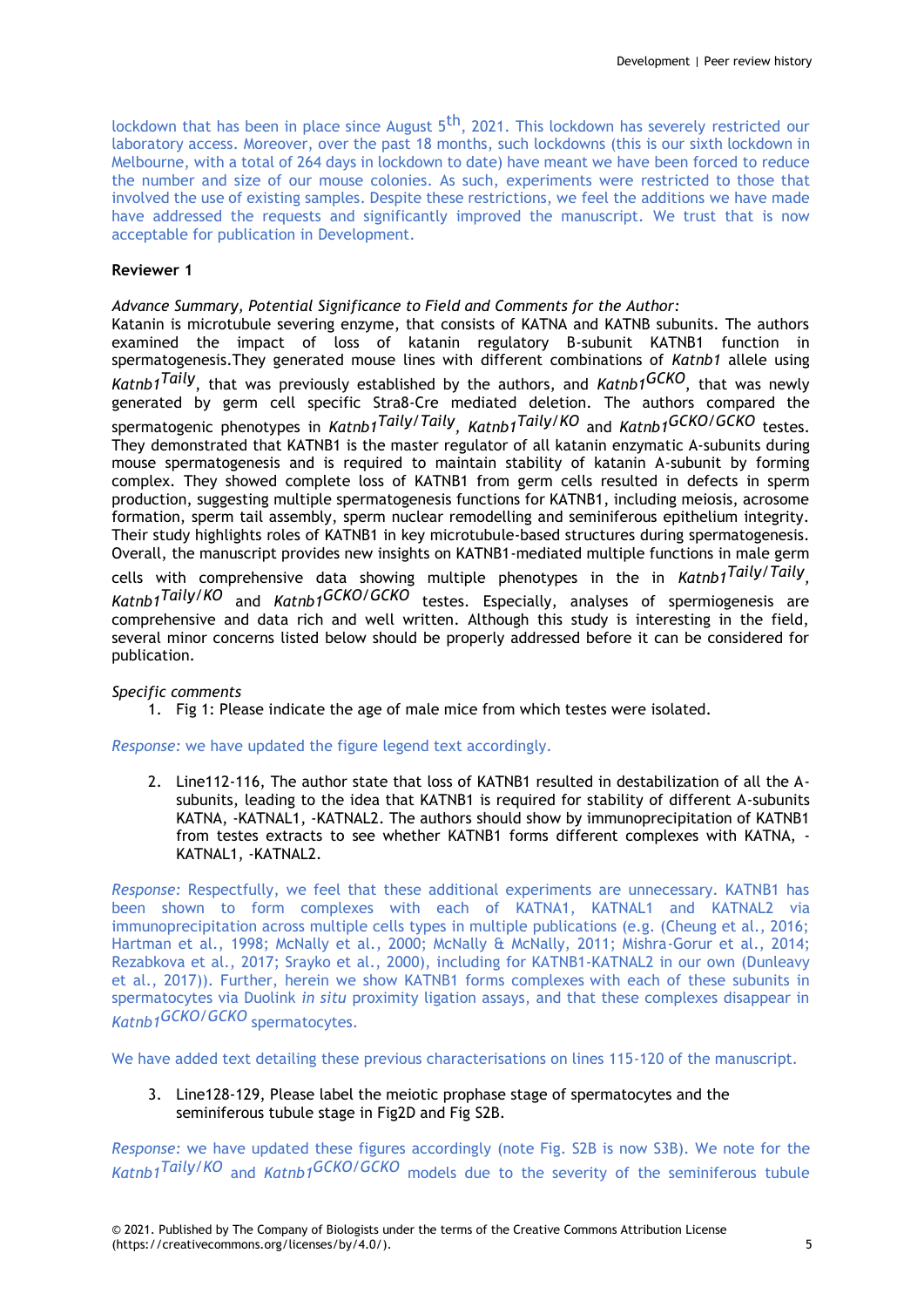phenotype these stage numbers are our best estimation based on the morphology of spermatogonia and spermatocytes, and in Fig. 2D, on the acrosome.

4. Line149-150, The author state that KATNB1 is required to maintain the patency of cytoplasmic bridges between germ cells, germ-Sertoli cell adhesion and potentially the blood-testis-barrier. This is not supported from the data in Fig 2 and highly speculative. They should show the evidence by electron microscopy or immunostaining.

*Response:* The presence of prematurely sloughed germ cells in the epididymis is clear evidence for a failure in Sertoli-germ cell adhesion and is illustrated in Fig. 2E. We have now, however, also included additional higher magnification images of espin staining of wild type versus mutant testes in Fig. S7C to show close examination of the process. We note that the pattern suggests junctions form and consistent with our EM analysis these junctions initially appear normal. Ectopic tracts of espin then accumulate in disorganised areas of seminiferous epithelium and at sites of germ cell loss, suggesting dysregulation of apical ES function. We have updated the text on lines 426-432 to indicate this.

Similarly, the presence of multinucleated syncytia of germ cells and Sertoli cells is clear evidence of a loss of integrity in the intercellular germ-germ and Sertoli-Sertoli connections. 'Catching' this brief period of dysfunction prior to cell aggregation is extremely difficult (unlikely). As such we were not able to add additional information to the manuscript regarding this point.

We have, however, provided additional EM analysis of the blood-testis barrier in Fig. S7D. Unfortunately, we no longer have mice available to directly assess the integrity of the BTB via biotin assays or via staining for immune infiltrates. As we predict the collapse of Sertoli cells into symplasts is a secondary effect, notably in testes wherein KATNB1 is only removed from germ cells, we did not feel this was an essential experiment. Accordingly, we have modified the text on lines 164 -168 to clarify that this hypothesis was not directly tested.

## 5. Line 210 S4A should be S3A

*Response:* We have updated the text accordingly.

6. Fig4 The authors demonstrated KATNB1-KATNA, -KATNAL1, -KATNAL2 interactions by PLA and assessed proximity of those complexes to MT. The authors state that those complexes are abundant in prophase and declined gradually in the following Meta I and Ana I. However, this data lacks quantification. The authors should show quantification of PLA dots at each stage.

*Response:* In the absence of being able to repeat these experiments for this purpose, we have removed the comments related to the relative abundance of complexes in prophase relative to later stages.

7. Line 233-235 The authors state that during prometaphase, metaphase and anaphase, KATNB1 localised to kinetochore, astral and interpolar spindle fibres. I agree KATNB1 localized along spindle fibres, but it is not clear whether KATNB1 well localized to kinetochores. Please show colocalization of KATNB1 with kinetochore protein marker by IF.

*Response:* The wording of this comment suggests the reviewer has confused kinetochores with kinetochore spindle fibres. As such, we have updated the wording on lines 248-249 to clarify that we mean colocalization along the kinetochore spindle fibres (K-fibres) not to the kinetochores. We have already demonstrated co-localization of KATNB1 and KATNB1 based complexes with spindle fibre microtubules (Figure 4).

8. Line 241 The authors state that KATNB1 foci remained localised to the midbody MTs (Fig4D). However, it is not clear whether this KATNB1 immunostaining is significant, since high background is observed. Please show co-immunostaining of KATNB1 and midbody marker.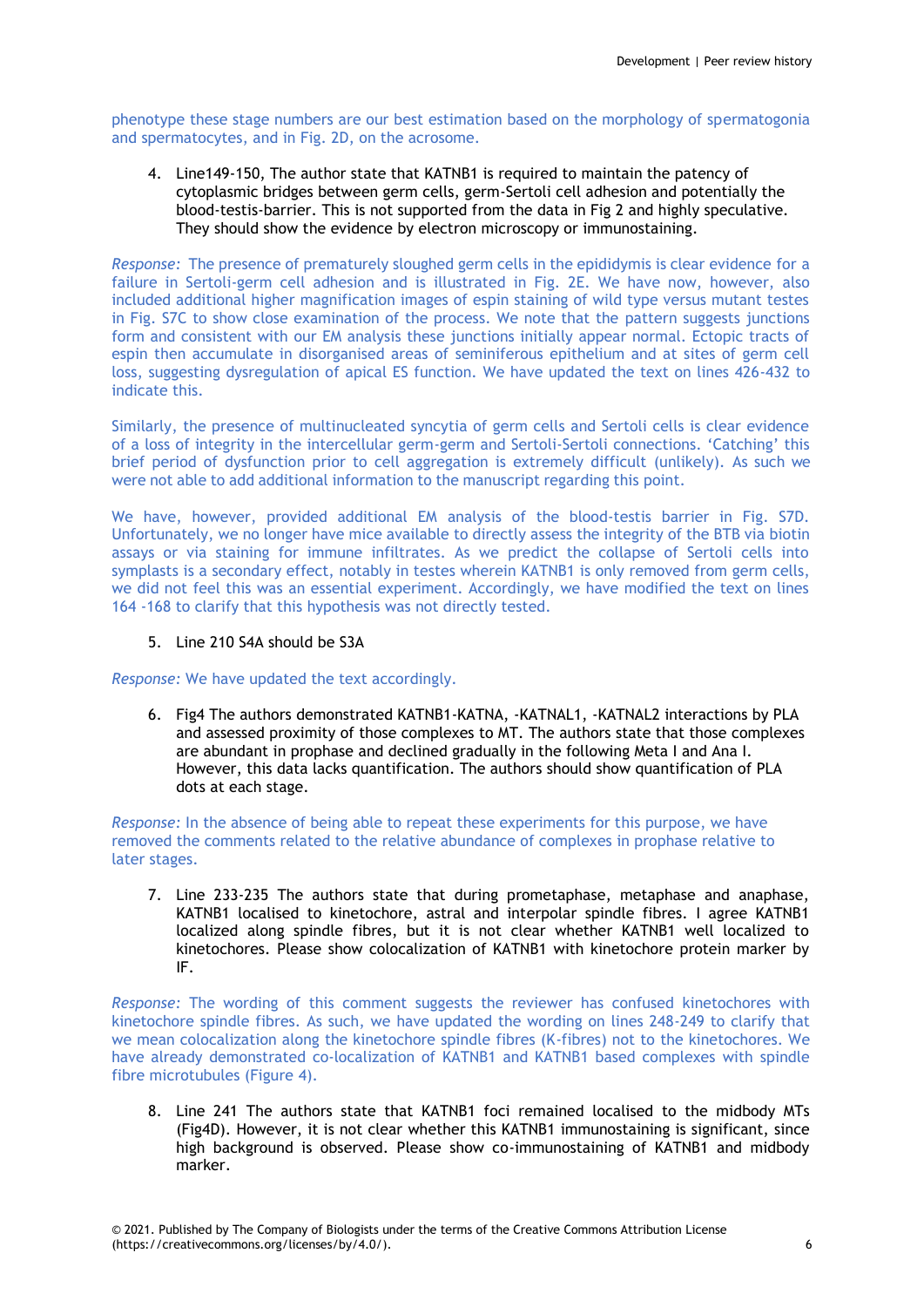*Response:* We were unfortunately unable to find a midbody marker that was compatible with the Bouin's fixed paraffin testis sections that we had available. Respectfully, however we feel that a midbody marker is not necessary, as the midbody microtubules are clear in the current figure and distinct KATNB1 puncta can be seen localised to these. We have clarified the figure with arrowheads to indicate the midbody microtubules and these puncta.

## 9. Fig S7 Please label which bands are KATNB, KATNA1 and KATNAL1.

*Response:* we have updated the figure accordingly (note this is now Fig. S8).

## **Reviewer 2**

## *Advance Summary and Potential Significance to Field:*

This study investigated the function of KATNB1 in male germ cell development using three different mouse models with a graded series of loss-of-function (LOF) mutations. The results demonstrated that KATNB1 played multiple function in germ cell development. This study provide the information for better understanding microtubule severing in germ cell development.

## *Comments for the Author:*

In this manuscript, Jessica EM Dunleavy and colleagues investigated the functions of KATNB1 in mouse spermatogenesis. They used three different mouse models with a graded series of loss-offunction (LOF) mutations. They found that complete loss of KATNB1 in germ cells is incompatible with sperm production. This study revealed that loss of KATNB1 caused multiple defects in spermatogenesis, including defect in meiosis, acrosome formation, sperm tail assembly, and regulating both the Sertoli and germ cell cytoskeletons during sperm nuclear remodelling and in maintaining seminiferous epithelium integrity. They concluded that katanins are able to differentially regulate almost all key microtubule-based structures during mammalian male germ cell development. Generally, the results in this study are very preliminary. The authors only described the phenotype of KATNB1 ko mice and lack of mechanism study. Some conclusions are overstated.

## *Specific comments:*

1. In this study, the authors used three different mouse models. in *Katnb1Taily/Taily , Katnb1Taily/KO* and *Katnb1GCKO/GCKO* testes. It is very confusing.

*Response:* In the absence of specific examples, we are unable to address this comment. We note that these are the correct names for the mouse models.

2. This study only described the phenotype of KATNB1 ko mice. More detailed mechanistic studies are necessary to strengthen the conclusion.

*Response*: We respectfully disagree. The phenotypes within genetically modified mice are a direct indication of the processes within which individual genes/proteins play a role. We have defined a mechanistic role for KATNB1 in each of male meiosis (metaphase spindle organisation, metaphase chromosome alignment, chromosome segregation and cytokinesis), acrosome biogenesis, sperm tail formation, sperm head shaping, and the release of sperm form the seminiferous epithelium.

3. Multiple defects of germ cell development were observed in KATNB1 ko mice. However, whether the defects of spermiogenesis is a consequence of abnormal development of germ cell at early stage. This need to clarify.

*Response*: This is a question that we have already gone to great length to address. The power of an allelic series is that it allowed the dissection of the function of a gene/protein in each phase of a developmental process. Our results are summarized in Table 1.

4. The author claimed that KATNB1 also played role in Sertoli cells. However, no direct evidence to support this conclusion. Sertoli cell specific cre mice need to be used to investigate the function of KATNB1 in Sertoli cells.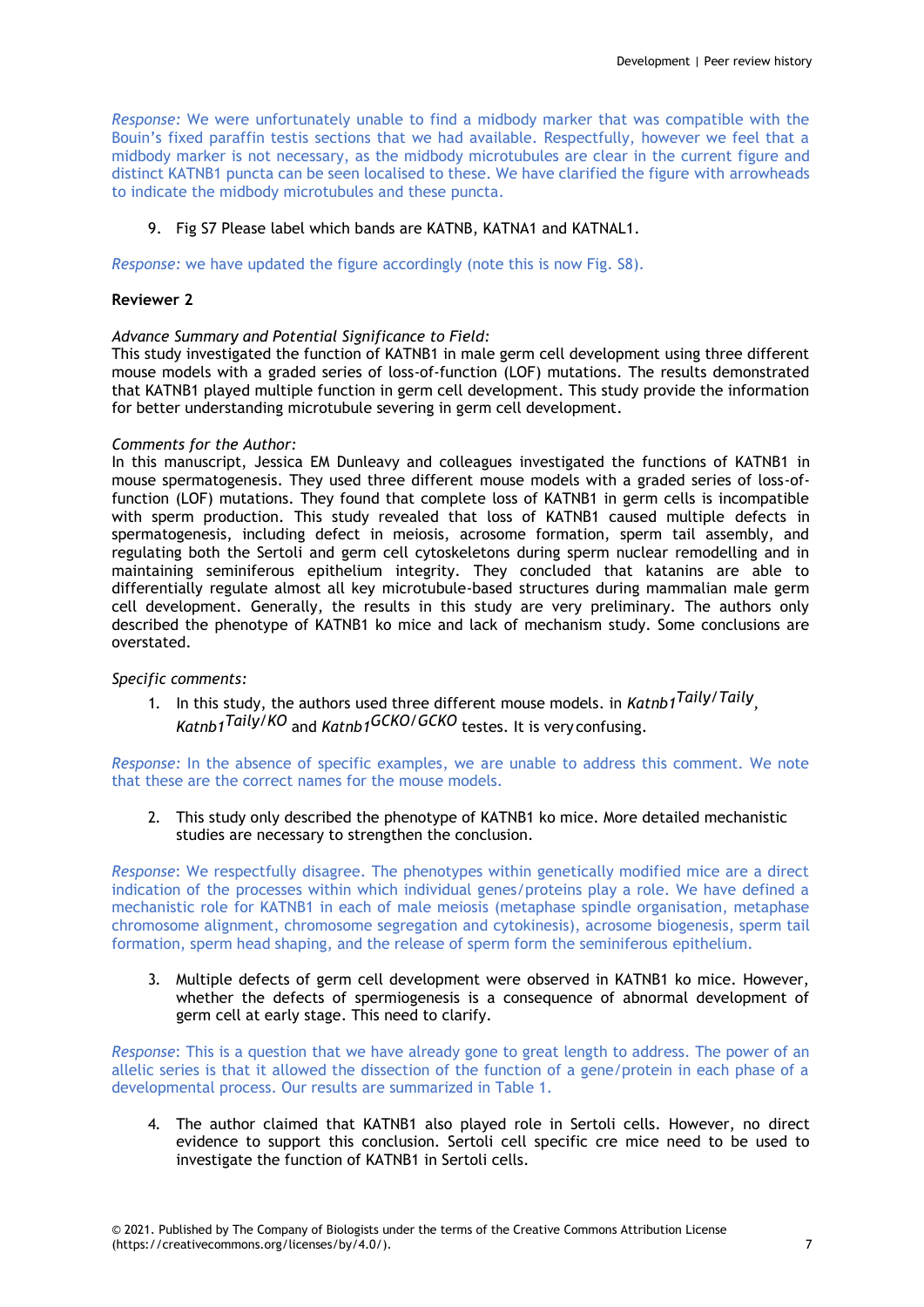*Response*: We respectfully disagree. Sertoli cell specific functions can be inferred by comparing the differences between the *Katnb1Taily/KO* mice, wherein both germ and Sertoli cells are KATNB1 deficient, and the *Katnb1GCKO/GCKO* mice, wherein only the germ cells are KATNB1 deficient but KATNB1 remains intact within the Sertoli cells. Given that the manuscript already contains 3 mouse models a Sertoli cell specific mouse is outside the scope of this study.

5. The number of sperm was decreased in all three mouse models, whether these mice are infertile. The results of fertility test are not presented in this study.

*Response:* We have previously shown that the *Katnb1Taily/Taily* are male sterile (O'Donnell et al., 2012), and as such that even partial loss of KATNB1 results in male infertility. This is stated on line 73 of the manuscript. Given that the loss of KATNB1 in the *Katnb1GCKO/GCKO* and *Katnb1Taily/KO*  is even more severe, sterility can be assumed. This conclusion is strongly supported by the histology of the seminiferous epithelium and epididymal sperm counts shown in Figure 2D and 2C, respectively.

## **Reviewer 3**

## *Advance Summary and Potential Significance to Field:*

The paper by Dunleavy et al., entitled 'KATNB1 is a master regulator of multiple katanin enzymes to male meiosis and haploid germ cell development' clarifies the phenotypes of KATNB1 deficiency that include reduced spermatogenic output, meiotic abnormalities such as misaligned metaphase chromosomes and abnormal spindle architecture, and spermiogenesis phenotypes with sperm tail defects and manchette-related failures. KATNs are composed of catalytic (A subunit, p60) and regulatory (B subunit, p80) subunits and play a critical role in the remodeling of microtubule structures. There are three different A subunits, Katna1, Katnal1, and Katnal2, and two B subunits, Katnb1 and Katnbl1. The authors' group previously reported the phenotypes of the mutant mice of Katnb1 and Katnal2. The Katnb1 mutant mice carry an ENU-induced point mutation, called "the Taily mutation". The Taily mice are sterile due to abnormal morphology, poor motility, and low numbers of sperm. In this manuscript, they generated a mouse model exhibiting conditional knockout of Katnb1 in the male germline (Katnb1GCKO/GCKO). They analyzed not only Katnb1 GCKO/GCKO but also Katnb1Taily/KO mice to observe the gene dosage-dependent phenotype. The authors deeply analyzed and described the phenotype of the mice at the light microscopic and the electron microscopic levels. The quality of their immunostaining, in situ PLA, and electron microscopic analyses is very high and the data are convincing. Novelty-wise, this study extends the knowledge of the Katnb1 function because the Taily mutant mice only showed partial effects of Katnb1 depletion, and all the current analyses have been done in vivo so that they are supposed to be observing close to what is happening in mice. Because the KATN family is one of the key microtubules severing proteins, this study is an important work and will attract broad interest.

## *Concerns and suggestions*

The KATNB1 reduction causes the loss of all three katanin A-subunits and there is little information about the knockout phenotype of Katna1 and Katnbl1 genes in the male germline. Therefore, the interpretation of the phenotype at the molecular aspect would be affected by the expression of the three catalytic subunits and the two regulatory subunits at each stage of male germ cell differentiation, and whether or not they can complement each other.

## *Specific comments*

1. Please show expression profiles of all katanin A-subunits in germ cells from spermatogonia until elongated spermatids as well as in Sertoli and Leydig cells in supplemental information by using a graph or a table, which will help readers to understand the results better.

## *Response:* This data has been included as new Fig. S1.

2. Katnal1 was shown to be dominantly expressed in Sertoli cells (Smith et al. 2012, PLoS genetics). *Katnb1GCKO/GCKO* mice should lose their alleles only in the germ cell lineage because the authors used Stra8-Cre. Why was almost all the KATNAL1 expression lost in the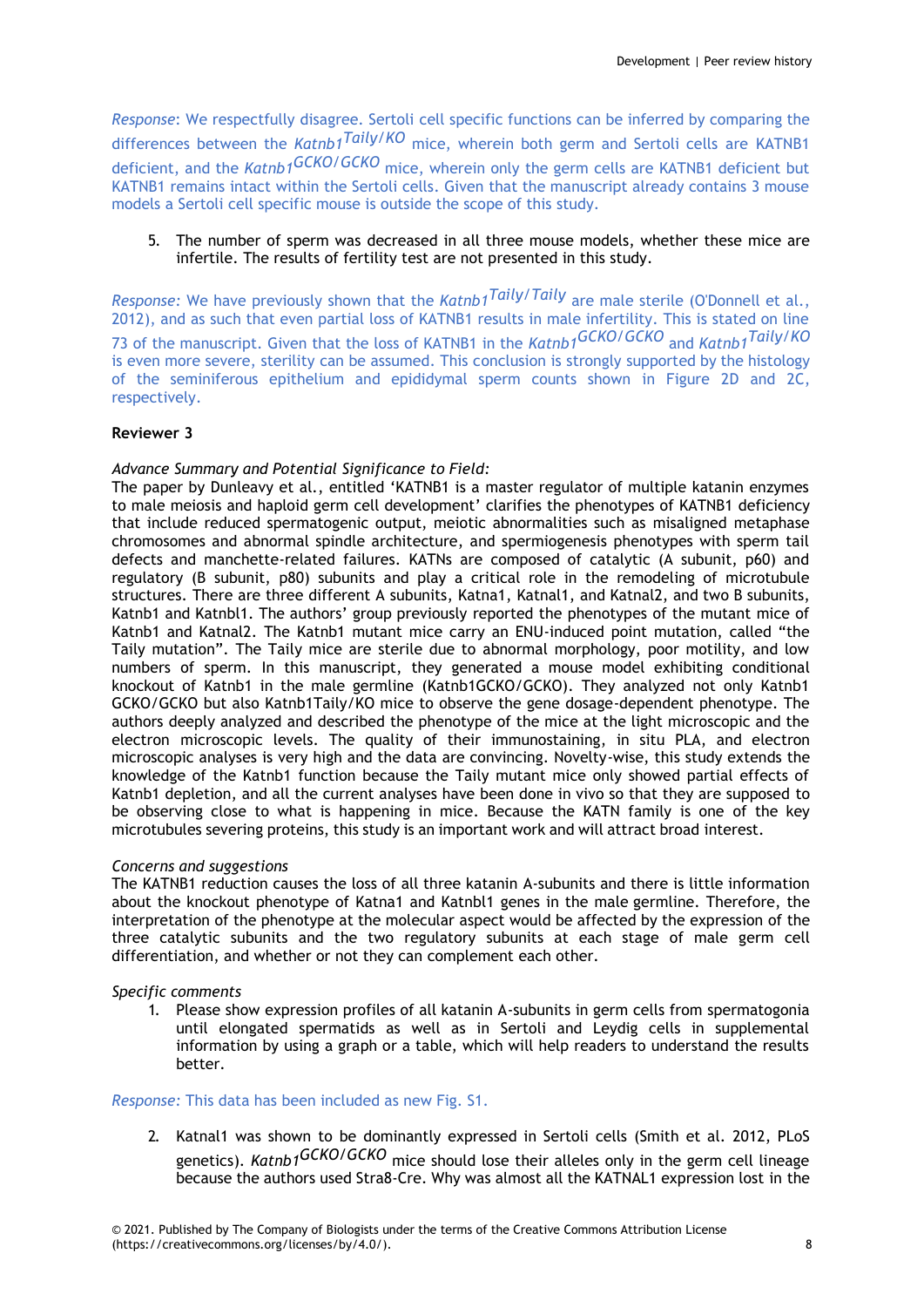*Katnb1GCKO/GCKO* mice? Is the expression of Katnal1 downregulated in Sertoli cells? A similar question applies to KATNA1. Katna1 seems to be expressed ubiquitously in many cell types. Was the expression of KATNA1 in somatic cells, such as interstitial cells, blood and lymphatic cells, lost in the Katnb1 GCKO/GCKO mouse testis?

*Response:* While the antibody staining in the Smith et al study suggested KATNAL1 was dominantly expressed in Sertoli cells, single cell analyses of the testis RNA transcriptome have since then revealed that *Katnal1* is in fact much more enriched in the germ cell population of the testis relative to the somatic cells. This has been shown in both mice and humans across multiple independent studies (Ernst et al., 2019; Guo et al., 2018; Jung et al., 2019; Wang et al., 2018). We cannot explain this discordance. Likewise, the published single cell RNAseq datasets have revealed *Katna1* is highly enriched in the germ cells relative to the somatic cell population of the testis. The expression profile data included as the new Fig. S1 to address Reviewer 3's first comment show this.

We note the antibody used in the current study is different to the one in the Smith et al study and was tested for specificity as shown in Fig. S7 (now Fig. S8).

As an aside, and not included in this manuscript, the interpretation described above is consistent with the preliminary phenotype generated from *Katnal1* germ cell KO mice. This analysis is ongoing, and thus, not suitable for inclusion in the current manuscript.

We thus believe the dramatic reductions in KATNA1 and KATNAL1 expression seen in the *Katnb1GCKO/GCKO* testis lysates is due to the fact they are both most enriched in the germ line, which comprises the bulk of the testis. We would anticipate that with a longer exposure of the western blot, we would see faint bands corresponding to Sertoli cell expression. Unfortunately, due to the rolling COVID-19 lockdowns in Melbourne over the past 18 months, we have had to reduce our mouse colonies and are not currently maintaining a *Katnb1GCKO/GCKO* line. To repeat this experiment would thus necessitate the generation of new animals which would take 6 months due to the 2-step breeding strategy from the *Katnb1Flox/Flox* line. As such, this experiment was not possible in the revision timeframe.

In addition to the new Fig. S1, we have added text on lines 126-131 addressing this comment.

3. Are all three katanin A-subunits ubiquitinated if Katnb1 is abrogated in mice? It may be that the possible ubiquitinated protein can be detected in the *Katnb1GCKO/GCKO* testes.

*Response:* This is an interesting question, but we posit, it is beyond the scope of the current study.

4. *Katnb1KO/KO* mice die in utero. Are there any phenotypes in tissues such as brain, heart, lung or oviduct, in *Katnb1Taily/KO* mice, where microtubules participate in development and function?

*Response:* To do this properly would require a huge amount of work and is beyond the scope of the current (already very large) study. As stated in the manuscript, we have previously established KATNB1 has roles in nodal cilia and in the establishment of left-right signalling during embryonic development, and that its loss resulted in heart looping defects in *Katnb1KO/KO* mice (Furtado et al., 2017). Defects beyond the heart were not assessed. KATNB1 has however, been shown to play essential roles in brain development in humans, Zebrafish and *Drosophila,* with KATNB1 deficiency resulting in microcephaly (Hu et al., 2014; Mishra- Gorur et al., 2014). Based on this, we would anticipate extra-testicular defects in *Katnb1Taily/KO* mice. We have included additional text on lines 98-101 to address these predictions.

#### **Reference list**

Cheung, K., Senese, S., Kuang, J., Bui, N., Ongpipattanakul, C., Gholkar, A., Cohn, W., Capri, J., Whitelegge, J. P., & Torres, J. Z. (2016). Proteomic analysis of the mammalian Katanin family of microtubule-severing enzymes defines Katanin p80 subunit B-like 1 (KATNBL1) as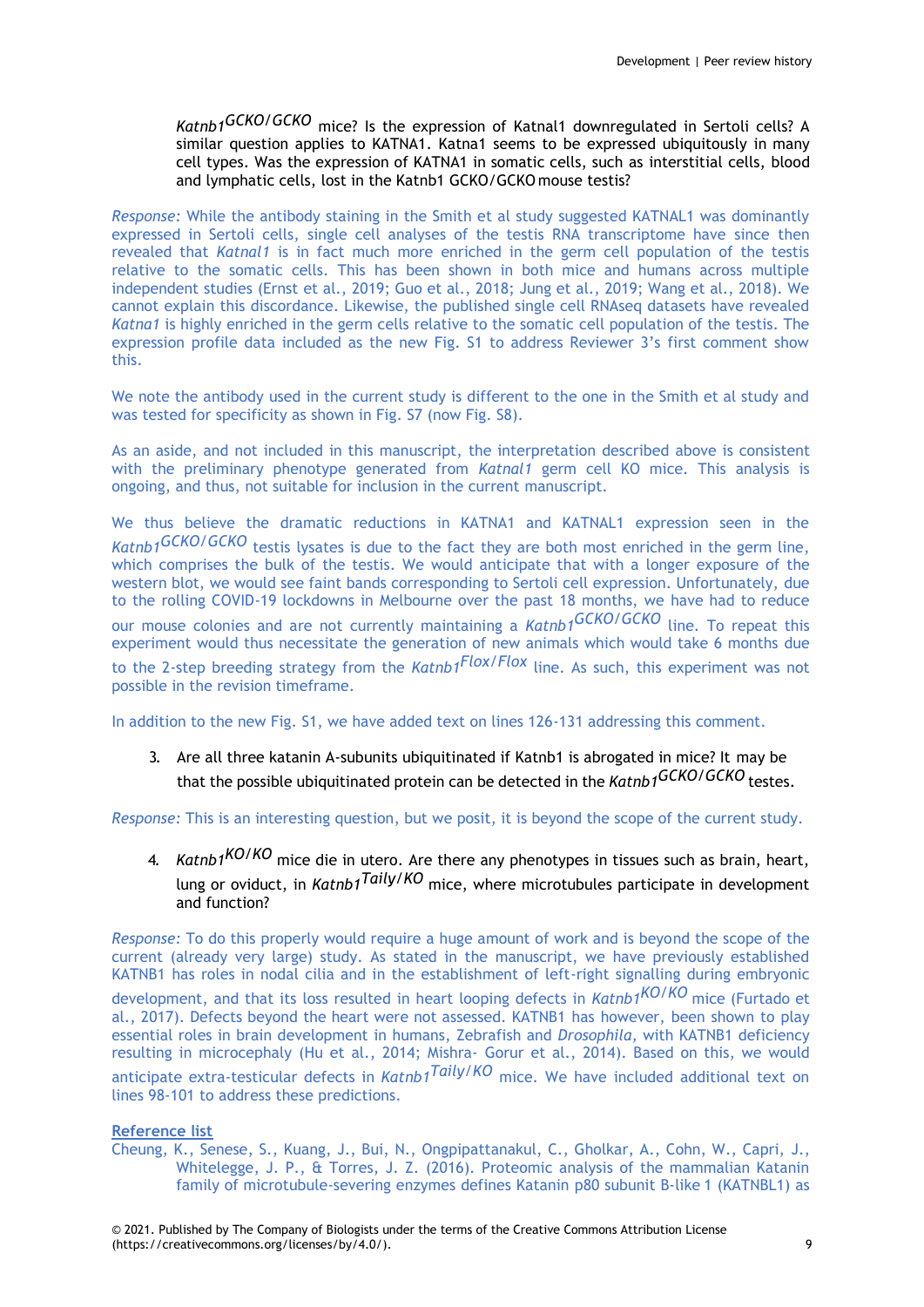a regulator of mammalian katanin microtubule-severing. *Molecular & Cellular Proteomics*, *15*(5), 1658-1669.

- Dunleavy, J. E., Okuda, H., O'Connor, A. E., Merriner, D. J., O'Donnell, L., Jamsai, D., Bergmann, M., & O'Bryan, M. K. (2017). Katanin-like 2 (KATNAL2) functions in multiple aspects of haploid male germ cell development in the mouse. *PLOS Genetics*, *13*(11), e1007078.
- Ernst, C., Eling, N., Martinez-Jimenez, C. P., Marioni, J. C., & Odom, D. T. (2019). Staged developmental mapping and X chromosome transcriptional dynamics during mouse spermatogenesis. *Nat Commun*, *10*(1), 1251. https://doi.org/10.1038/s41467-019- 09182-1
- Furtado, M. B., Merriner, D. J., Berger, S., Rhodes, D., Jamsai, D., & O'Bryan, M. K. (2017). Mutations in the *Katnb1* gene cause left‐right asymmetry and heart defects. *Developmental Dynamics*, *246*(12), 1027.
- Guo, J., Grow, E. J., Mlcochova, H., Maher, G. J., Lindskog, C., Nie, X., Guo, Y., Takei, Y., Yun, J., Cai, L., Kim, R., Carrell, D. T., Goriely, A., Hotaling, J. M., & Cairns, B. R. (2018). The adult human testis transcriptional cell atlas. *Cell Res*, *28*(12), 1141-1157. https://doi.org/10.1038/s41422-018-0099-2
- Hartman, J. J., Mahr, J., McNally, K., Okawa, K., Iwamatsu, A., Thomas, S., Cheesman, S., Heuser, J., Vale, R. D., & McNally, F. J. (1998). Katanin, a microtubule-severing protein, is a novel AAA ATPase that targets to the centrosome using a WD40- containing subunit. *Cell*, *93*(2), 277-287.
- Hu, W. F., Pomp, O., Ben-Omran, T., Kodani, A., Henke, K., Mochida, G. H., Timothy, W. Y., Woodworth, M. B., Bonnard, C., & Raj, G. S. (2014). Katanin p80 regulates human cortical development by limiting centriole and cilia number. *Neuron*, *84*(6), 1240-1257.
- Jung, M., Wells, D., Rusch, J., Ahmad, S., Marchini, J., Myers, S. R., & Conrad, D. F.(2019). Unified single-cell analysis of testis gene regulation and pathology in five mouse strains. *eLife*, *8*, e43966. https://doi.org/10.7554/eLife.43966
- McNally, K. P., Bazirgan, O. A., & McNally, F. J. (2000). Two domains of p80 katanin regulate microtubule severing and spindle pole targeting by p60 katanin. *Journal of cell science*, *113*(9), 1623-1633.
- McNally, K. P., & McNally, F. J. (2011). The spindle assembly function of Caenorhabditis elegans katanin does not require microtubule-severing activity. *Molecular biology of the cell*, *22*(9), 1550-1560.
- Mishra-Gorur, K., Çağlayan, A. O., Schaffer, A. E., Chabu, C., Henegariu, O., Vonhoff, F., Akgümüş, G. T., Nishimura, S., Han, W., & Tu, S. (2014). Mutations in KATNB1 cause complex cerebral malformations by disrupting asymmetrically dividing neural progenitors. *Neuron*, *84*(6), 1226-1239.
- O'Donnell, L., Rhodes, D., Smith, S. J., Merriner, D. J., Clark, B. J., Borg, C., Whittle, B., O'Connor, A. E., Smith, L. B., & McNally, F. J. (2012). An essential role for katanin p80 and microtubule severing in male gamete production. *PLOS Genetics*, *8*(5), e1002698.
- Rezabkova, L., Jiang, K., Capitani, G., Prota, A. E., Akhmanova, A., Steinmetz, M. O., & Kammerer, R. A. (2017). Structural basis of katanin p60:p80 complex formation. *Scientific reports*, *7*(1), 14893-14893. https://doi.org/10.1038/s41598-017-14194-2
- Srayko, M., Buster, D. W., Bazirgan, O. A., McNally, F. J., & Mains, P. E. (2000). MEI-1/MEI- 2 kataninlike microtubule severing activity is required for Caenorhabditis elegans meiosis. *Genes & Development*, *14*(9), 1072-1084.
- Wang, M., Liu, X., Chang, G., Chen, Y., An, G., Yan, L., Gao, S., Xu, Y., Cui, Y., Dong, J., Chen, Y., Fan, X., Hu, Y., Song, K., Zhu, X., Gao, Y., Yao, Z., Bian, S., Hou, Y., Lu, J., Wang, R., Fan, Y., Lian, Y., Tang, W., Wang, Y., Liu, J., Zhao, L., Wang, L., Liu, Z., Yuan, R., Shi, Y., Hu, B., Ren, X., Tang, F., Zhao, X. Y., & Qiao, J. (2018). Single- Cell RNA Sequencing Analysis Reveals Sequential Cell Fate Transition during Human Spermatogenesis. *Cell Stem Cell*, *23*(4), 599-6 14.e594. https://doi.org/10.1016/j.stem.2018.08.007

Second decision letter

MS ID#: DEVELOP/2021/199922